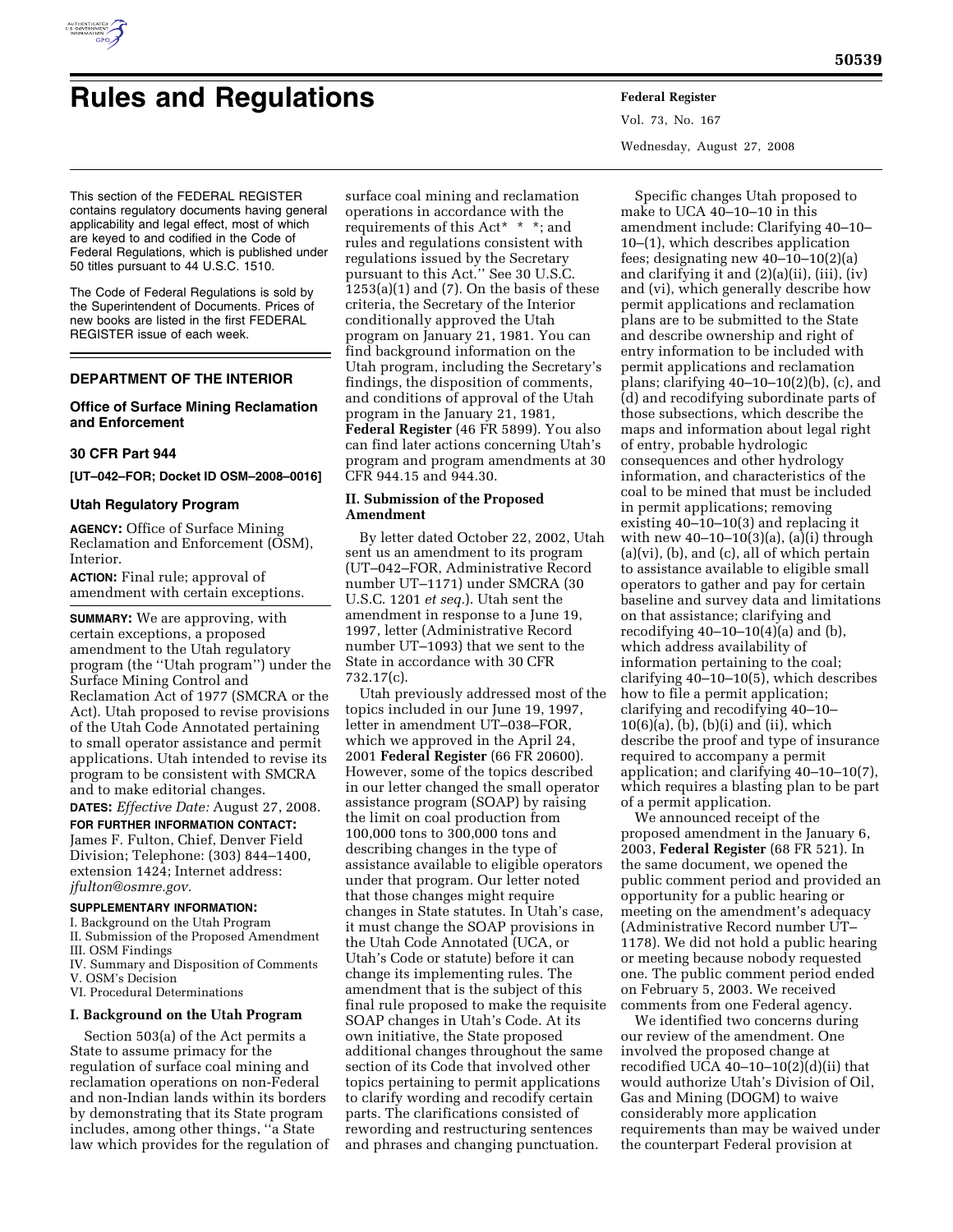Section 507(b)(15) of SMCRA. We discuss this topic further in part III.B.3 of this final rule. The second concern involved Utah's proposed removal of the phrase ''for public inspection'' from UCA  $40-10-10(5)$ , which requires permit applications to be filed at certain public offices in the counties where mining is to occur. Part III.B.5 of this final rule contains our discussion of this topic. We notified Utah of these concerns by letter dated February 21, 2003 (Administrative Record number UT–1180).

Utah responded in a letter dated August 31, 2007, by sending a new formal amendment to us (Administrative Record number UT– 1196). The new amendment included proposed revisions to the Utah Code that addressed the two concerns we raised on our February 21, 2003, letter, and that would make additional changes. We decided to process that new formal amendment to the Utah Code as amendment UT–044–FOR. We made the changes Utah proposed in amendment UT–044–FOR available for public comment and published our final decision on those changes to the Utah Code in the August 12, 2008 **Federal Register** (73 FR 46804). Therefore, no further action is required in this final rule.

## **III. OSM's Findings**

Following are the findings we made concerning amendment UT–042–FOR under SMCRA and the Federal regulations at 30 CFR 732.15 and 732.17. We are approving the amendment with certain exceptions as described below.

# *A. Minor Revisions to Utah's Statute*

Utah proposed minor editorial changes in wording, punctuation, grammatical, and codification to the following previously-approved statutory provisions. Differences between the following proposed State statutory provisions and the SMCRA provisions (which are listed in parentheses) are minor:

UCA 40–10–10(1), editorial changes to the requirement to include a fee with each application for a surface coal mining and reclamation permit, and the limitation on how much that fee may cost (Section 507(a) of SMCRA);

UCA 40–10–10(4), editorial changes to the requirement to make certain information about coal seams, core and soil samples, and other information available to any person with an interest that may be adversely affected, changes to the description of information that is to be kept confidential, and codifying

new subsections (4)(a) and (b) (Section 507(b)(17) of SMCRA);

UCA 40–10–10(6), editorial changes to the requirement for permit applications to include liability insurance certificates, changes to the description of required insurance, and codifying new subsections 40–10– 10(6)(a), (6)(b), and (6)(b)(i) and (ii) (Section 507(f) of SMCRA); and

UCA 40–10–10(7), editorial changes to the requirement for permit applications to include a blasting plan (Section 507(g) of SMCRA).

Because these changes are minor and contain wording that is the same as or similar to the corresponding provisions of SMCRA, we find that they are no less stringent than, and are in accordance with, the corresponding provisions of SMCRA.

## *B. Revisions to Utah's Statute That Are Not the Same as the Corresponding Provisions of SMCRA*

1. Property, Ownership, and Related Information Required in Permit Applications (UCA  $40-10-10(2)(a)$ )

Utah proposed to make a number of editorial changes at UCA 40–10–10(2) and (2)(a). Most of the editorial changes consist of adding punctuation, word changes, and rephrasing sentences and result in language that is the same as or similar to the corresponding provisions of SMCRA. The State also proposed to codify new subsection (a) to improve the section's paragraph structure.

In addition, Utah's proposed changes at UCA 40–10–10(2)(a)(ii) would replace the term ''property'' with the term ''estate'' and rephrase the provision to refer directly to the surface and mineral estates to be mined. Existing UCA 40– 10–10(2)(a)(ii) requires permit applications to include information describing ''\* \* \* every legal owner of record of the property (surface and mineral) to be mined.'' In a telephone conversation of December 26, 2002, DOGM explained that use of the term "estate" is more appropriate (than use of the term ''property'' is) to address situations in which ownership of surface land and subsurface minerals in areas to be mined is not the same (Administrative Record number UT– 1177).

We considered comments suggesting a similar change when we proposed defining the term ''property to be mined'' at 30 CFR 701.5 (48 FR 44344; September 28, 1983). Commenters asserted ''that the term 'estate to be mined' would be more correct legally  $^{\star}$   $\hspace{0.1mm}^{\star}$   $\hspace{0.1mm}^{\star}$   $\hspace{0.1mm}^{\star}$   $\hspace{0.1mm}^{\star}$  and would eliminate confusion with the phrase ''on and underneath lands'' that we proposed as part of the

definition at that time. We decided to retain the term ''property to be mined'' because it is based on the wording of section 507(b)(1) of SMCRA and is a generally understood and recognized term. At the same time, however, we recognized that section 507(b)(1) requires the permit information to list ''the legal owners of record of the property to be mined, including the surface and mineral rights'' and that the definition at 30 CFR 701.5 ''requires inclusion of the estates within the permit area.''

We also recognize, however, that our standard for evaluating Utah's amendment does not require that the State's provisions mirror SMCRA and the Federal regulations. State alternatives to the Federal provisions are acceptable if they are ''in accordance with'' the requirements of SMCRA and are ''consistent with'' the Federal regulations, as provided in 30 CFR 732.15(a) (46 FR 53376; October 28, 1981). As defined at 30 CFR 730.5(a), ''consistent with'' and ''in accordance with'' mean—

[w]ith regard to the Act [SMCRA], the State laws and regulations are no less stringent than, meet the minimum requirements of and include all applicable provisions of the Act.

As defined by Black's Law Dictionary, ''estate'' means ''the amount, degree, nature, and quality of a person's interest in land or other property.'' Surface land and subsurface minerals of the same parcel constitute real property but might be the property of different owners as separate, or split, "estates." By distinguishing between the surface and mineral estates, Utah's proposed provision more clearly recognizes that a person's interest in property to be mined might include one or the other estate and not necessarily both. The State's proposed use of the term ''estate'' in place of ''property'' is consistent with the practice of split surface land and subsurface mineral ownership often encountered in Utah and elsewhere. In that context, the proposed change makes the provision more specific in terms of requiring information in a permit application that identifies the amount, degree, nature, and quality of a person's interest in the property to be mined.

The Federal counterpart to proposed UCA  $40-10-10(2)(a)(ii)$  is section 507(b)(1)(B) of SMCRA. As noted previously, that provision requires a permit application to contain information identifying—

(B) every legal owner of record of the property (surface and mineral), to be mined;

The counterpart Federal regulations at 30 CFR 778.13 and 13(a) require the permit application to include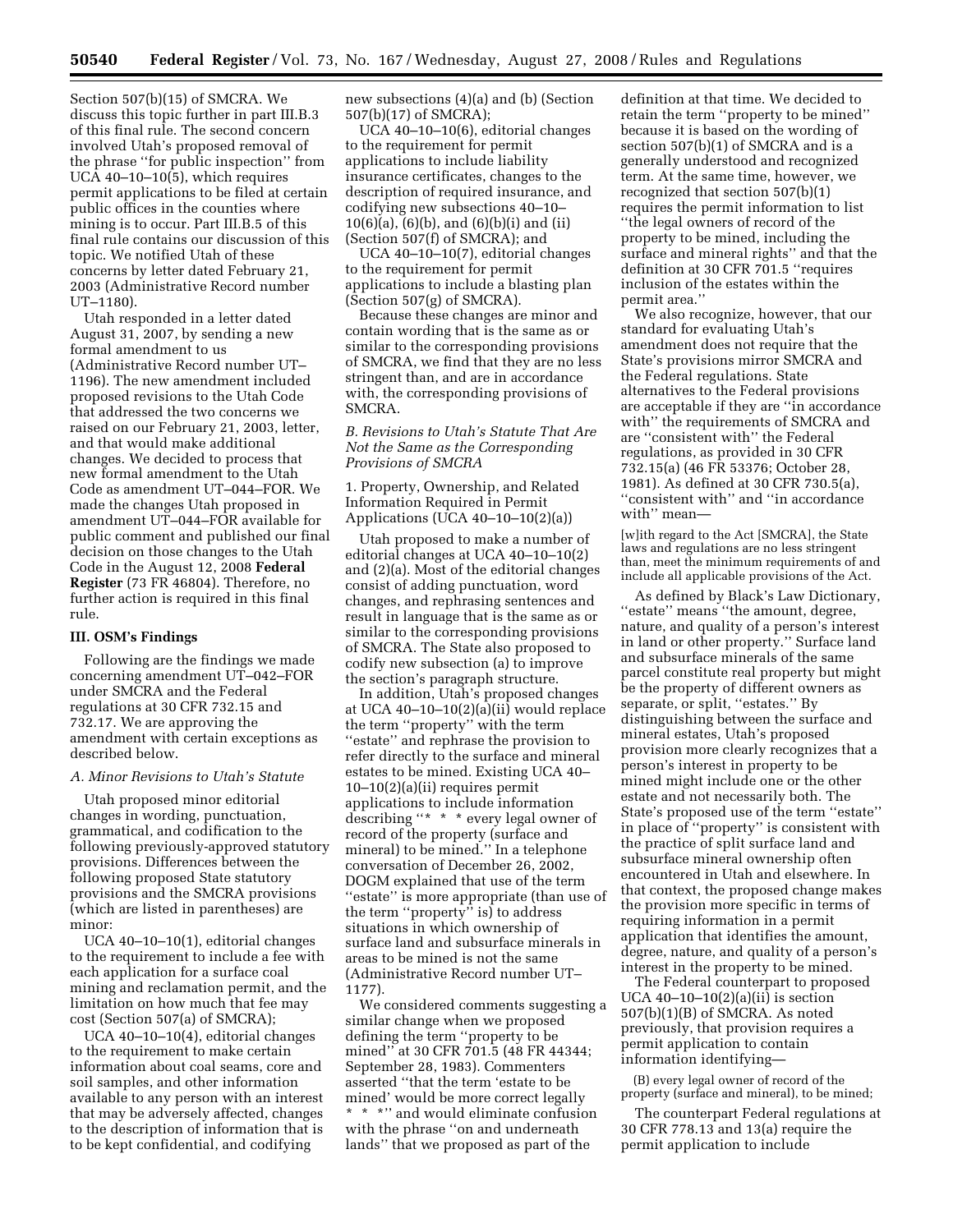information identifying each legal or equitable owner(s) of record of the surface and mineral for ''the property to be mined.'' As defined at 30 CFR 701.5, the term ''property to be mined'' means—

[b]oth the surface and mineral estates within the permit area and the area covered by underground workings.

As defined at Utah Administrative Rule R645–100–200, ''property to be mined'' means—

[b]oth the surface estates and mineral estates within the permit area and the area covered by underground workings.

The phrase ''surface and mineral estate'' as proposed at UCA 40–10– 10(2)(a)(ii) is the basis for the definitions of ''property to be mined'' in Utah's Administrative Rule and the Federal regulations. The term ''property to be mined'' as defined in the Utah Administrative Rules and the Federal regulations has one meaning: ''Both the surface and mineral estates within the permit area and the area covered by underground workings \* \* \*.'' Conversely, and logically, then, the phrase ''both the surface and mineral estates within the permit area and the area covered by underground workings'' means ''property to be mined.'' If ''property to be mined'' means ''both the surface and mineral estates \* \* \*," then changing the phrase to ''surface and mineral estates to be mined'' makes the phrase more specific as proposed at UCA 40–10–10(2)(a)(ii) while creating no substantive difference between it and the defined term ''property to be mined.'' In that context, we consider the proposed term ''surface and mineral estate to be mined'' to be interchangeable with ''property to be mined'' in Utah's Code and synonymous with the term ''property (surface and mineral), to be mined'' in SMCRA.

Utah's proposed change from ''property (surface and mineral) to be mined'' to ''surface and mineral estate to be mined'' provides more specificity while still requiring the same information for the same areas covered by the counterpart provisions in the Utah Administrative Rule, SMCRA, and the Federal regulations. Moreover, the phrase is consistent with the definition of ''property to be mined'' in the Utah Administrative Rule and the Federal regulations. As proposed with the changes described above, we find proposed UCA  $40-10-10(2)(a)(ii)$  is in accordance with and therefore no less stringent than SMCRA and can be approved.

2. Permit Application Requirements for Information Describing the Land To Be Affected and the Applicant's Legal Right To Enter and Begin Surface Mining Operations, and a Determination of Probable Hydrologic Consequences of Mining and Reclamation (UCA 40–10– 10(2)(b) and (c))

The State proposes several editorial changes to UCA  $40-10-10(2)$ (b) and (c). At UCA 40–10–10(2)(b), it proposes editorial changes to the description of certain information to be included in permit applications, including maps or plans of land to be affected and a statement of right of entry and to mine, editorial changes to a prohibition on adjudicating property title disputes, and codifying new subsections 40–10– 10(2)(b)(i), (2)(b)(i)(A) and (B), and 2(b)(ii) (Section 507(b)(9) of SMCRA). One editorial change includes the addition of the phrase ''[a] permit application shall include \* \* \*'' as subsection (2)(b)(i) to introduce to the discussion of information requirements that follow in recodified subsections  $(2)(b)(i)(A)$  through  $(B)(ii)$ .

At UCA 40–10–10(2)(c), Utah proposes to make editorial changes to the description of certain other information to be included in permit applications concerning probable hydrologic consequences (PHC) of mining and the quantity and quality of surface and groundwater, to requirements for collecting hydrologic data and submitting PHC determinations, and a restriction against permit approval pending inclusion of this information in an application, and codifying new subsections 40–10– 10(2)(c)(i), (2)(c)(i)(A), (B), and (C), and  $(2)(c)(ii)$  and (iii) (Section 507(b)(11) of SMCRA). An editorial change to this section includes the addition of the phrase ''[a] permit application shall also include \* \* \*'' to introduce the discussion of information requirements that follow in recodified subsections  $2(c)(i)(A)$  through  $(C)(iii)$ .

The editorial changes to UCA 40–10– 10(2)(b) and (c) are intended to make Utah's Code easier to read and understand. Most of those changes are minor and contain wording that is the same as or similar to the corresponding provisions of SMCRA. As a result, we find that they are no less stringent than, and are in accordance with, the corresponding provisions of SMCRA.

Though intended to make the Code easier to read and understand, the proposed introductory phrases at recodified UCA  $40-10-10(2)(b)(i)$  and 2(c)(i) described above may appear to limit the information requirements to permit applications. Existing UCA 40–

10–10(2), which includes existing (2)(b) and (c), describes information that must be included ''in the permit application and the reclamation plan submitted as part of a permit application \* \* \*.'' The proposed recodified version of UCA 40– 10–10(2)(a) retains the reference to the reclamation plan. However, the proposed introductory phrases at UCA 40–10–10(2)(b)(i) and (2)(c)(i) refer to information that must be included in a permit application and do not reference a reclamation plan.

Despite the omission of references to a reclamation plan in the proposed introductory phrases at proposed UCA 40–10–10(2)(b)(i) and (2)(c)(i), we believe the revised wording is not limiting. ''Permit'' is defined at UCA  $40 - 10 - 3(11)$  as —

a permit to conduct surface coal mining and reclamation operations issued by the division.

UCA 40–10–3(18) defines ''reclamation plan'' as—

A plan submitted by an applicant for a permit which sets forth a plan for reclamation of the proposed surface coal mining operations pursuant to section 40– 10–10.

#### UCA 40–10–10 applies to—

Permit application fee—Submission of application and reclamation plan— Determinations, test, and samplings—Filing of application—Insurance required—Blasting plan.

Further, existing UCA 40–10–10(2) (and proposed recodified UCA 40–10– 10(2)(a)) describe information submitted with the ''permit application and the reclamation plan submitted as part of a permit application\* \* \*.''

UCA 40–10–11 sets forth requirements the State must follow in approving permit applications. UCA 40– 10–11(2)(b) prohibits Utah from approving a permit application unless the—

application affirmatively demonstrates and the division finds in writing on the basis of the information set forth in the application or from information otherwise available \* \* \* that  $* * * (b)$  the applicant has demonstrated that the reclamation requirements under this chapter can be accomplished under the reclamation plan contained in the permit application

Sections 507(b)(9) and (b)(11) of SMCRA are the Federal counterparts to proposed UCA 40–10–10(b)(i) through (ii) and (c)(i) through (iii). Section 507(b) of SMCRA, which includes subsections (b)(9) and (b)(11), describes information that must be submitted in the ''permit application'' and does not refer to a reclamation plan. The provisions that follow in Section 508 of SMCRA, however, describe information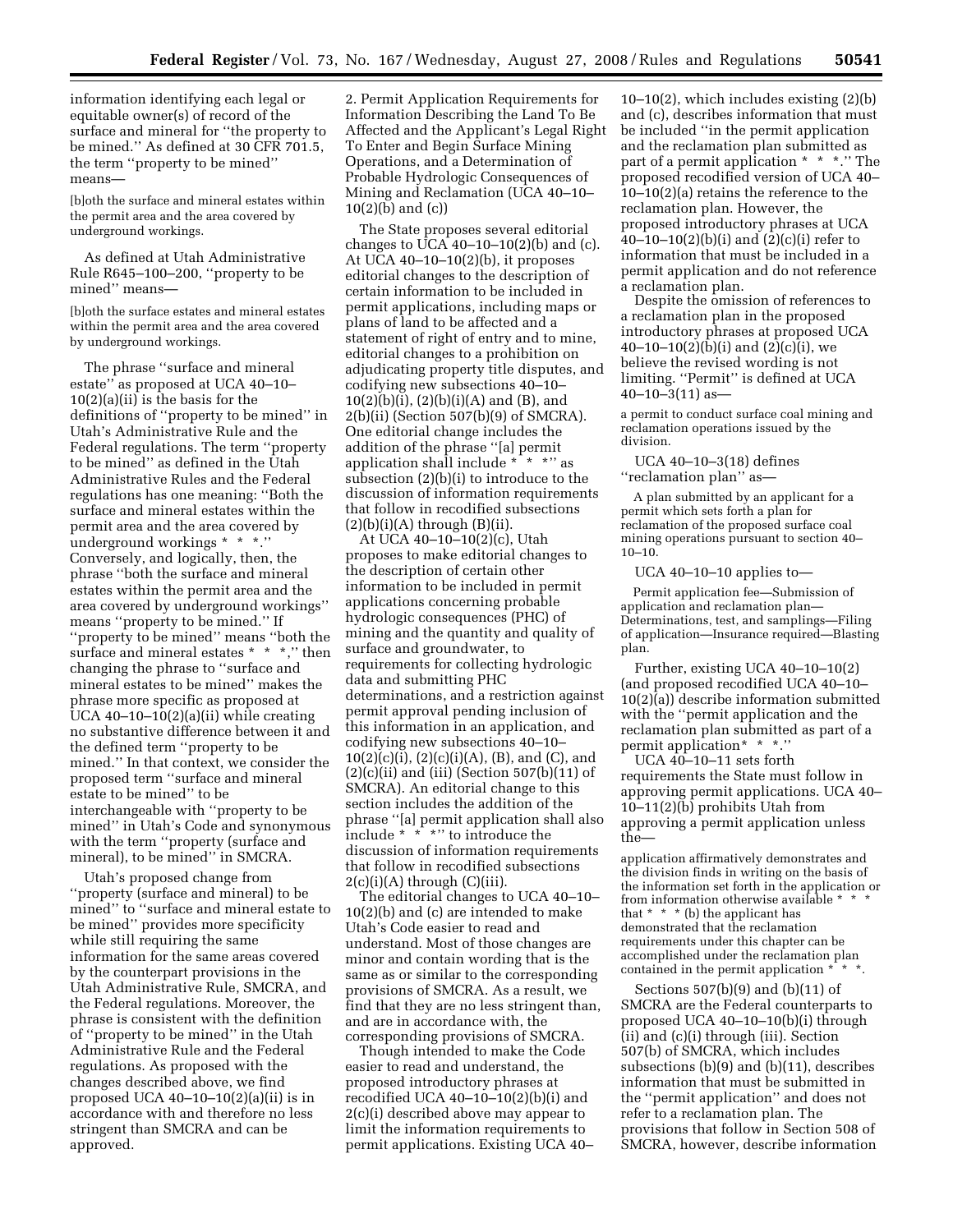to be included in reclamation plans that must be—

submitted as part of a permit application \* \* \* in the degree of detail necessary to demonstrate that reclamation required by the State \* \* \* can be accomplished.

Our review of Utah's Code, as summarized above, shows that the proposed introductory phrases will not limit information required in permit applications. A reclamation plan remains a required part of the application for a permit to conduct surface coal mining and reclamation operations in Utah. An applicant for a permit to conduct surface coal mining and reclamation operations still must submit to the State an application demonstrating that the applicant can accomplish the reclamation requirements of Chapter 10 of Title 40 of the Utah Code Annotated. Though UCA 40–10–10 combines in one section the State's counterparts to Sections 507 and 508 of SMCRA and is worded somewhat differently, we interpret proposed UCA  $40-10-10(2)$ (b) and (c) and their subordinate parts to require the same type of information in a permit application as is required in counterpart sections 507 and 508 of SMCRA. We therefore find that the proposed changes at UCA 40–10–10(2)(b) and (c) are not inconsistent with and are no less stringent than the provisions of SMCRA and can be approved.

3. Permit Application Requirements for Information About Test Borings, Core Samplings, and Chemical and Physical Characteristics of the Coal Seam, Overburden, and Strata Underlying the Coal, and Provision for Waiving the Requirement for This Information; UCA  $40-10-10(2)$ (D)(i) and (ii)

Utah proposes to make a number of editorial changes at UCA 40–10– 10(2)(d). Existing UCA 40–10–10(2)(d) describes information required in permit applications that describes results of test borings, core samplings, physical and chemical characteristics of the coal seam, overburden, and of the strata under the coal. It also authorizes DOGM to waive the requirement for this information if a written finding concludes it is unnecessary. Utah proposes to codify these provisions as new subsections  $(2)(d)(i)$  and  $(2)(d)(i)(A)$ through (F) and to codify the waiver provision as new subsection (2)(d)(ii). Most of the editorial changes are minor. However, a change Utah proposed in this amendment to the waiver provision would make it less stringent than SMCRA.

Existing (2)(d) allows DOGM to waive the requirements "\* \* \* of this

Subsection  $* * "$  if it finds, in writing, that they are unnecessary. We interpret the existing waiver's reference to ''this Subsection'' to mean existing subsection (d), which is limited to the information described above and is consistent with the scope of the waiver in the counterpart Federal provision at Section 507(b)(15) of SMCRA.

As proposed at UCA 40–10–  $10(2)(d)(ii)$  in amendment UT-042-FOR, however, Utah would revise its provision by allowing DOGM to waive the application requirements of "\* \* this Subsection  $(2)$ <sup>\*</sup> \* \*'' upon finding, in writing, that they are unnecessary. By specifically referring to ''Subsection (2)'' of UCA 40–10–10, the Division may waive much more information than is described under existing subsection (2)(d) or proposed subsections  $(2)(d)(i)$  and  $(2)(d)(i)(A)$ through (F). Entire subsection (2) describes required application information about ownership, maps and plans, hydrology and probable hydrologic consequences, as well as the test borings, core samplings, and the physical and chemical characteristics of the coal, the overburden, and the stratum underlying the coal. That includes considerably more information than may be waived under Section 507(b)(15) of SMCRA, which says the provisions of ''this paragraph (15) may be waived'' if the regulatory authority determines, in writing, that they are unnecessary. Referenced ''paragraph (15)'' of Section 507(b) of SMCRA is limited to descriptions of test borings and core samplings and the physical and chemical characteristics of the coal, the overburden, and the stratum underlying the coal.

For the reason described above, we found proposed subsection 40–10–  $10(2)(d)(ii)$  is less stringent than the counterpart Federal provision at Section 507(b)(15) of SMCRA. We notified Utah of our finding in a letter dated February 21, 2003 (Administrative Record number UT–1180). Utah responded in a letter dated August 31, 2007, by sending a new formal amendment to us (Administrative Record number UT– 1196). The new amendment included proposed revisions to the Utah Code that addressed the concern we raised on our February 21, 2003, letter and other proposed changes. We decided to process that new formal amendment to the Utah Code as amendment UT–044– FOR and published it in the August 12, 2008 **Federal Register** (73 FR 46804). As a result, no further action is required, on the changes Utah proposed at UCA 40–  $10-10(2)(d)$  through  $(2)(d)(ii)$  in amendment UT–042–FOR.

4. Eligibility Criteria for Small Operator Assistance Program; Payment for SOAP Services; SOAP Services Provided; Providers of SOAP Services; and Repayment of Services Upon Ineligibility; UCA 40–10–10(3)(a), (b), and (c)

Utah proposed to remove the existing provisions for small operator assistance at UCA 40–10–10(3), replace them with new provisions, and reorganize and codify the entire subsection as UCA 40– 10–10(3)(a), (3)(a)(i) through (vi), (3)(b), and (3)(c). These are the statutory changes Utah must make before it may change its rules in response to items X.A.2, 3, and 4 of the June 19, 1997, letter we sent to the State under 30 CFR 732.17.

Proposed UCA 40–10–10(3)(a) is similar to counterpart Section 507(c)(1) and (c)(1)(A) through (F) of SMCRA in all ways but one. It establishes an upper limit on total annual coal production of 300,000 tons from all sources as the basic criterion for operators to meet to be eligible for small operator assistance. It also provides that the Division will pay for the cost of assistance upon an eligible operator's written request. Unlike SMCRA, however, it proposes to make DOGM's payment for assistance contingent on the availability of funds under SMCRA.

In the regulatory program Utah submitted to us in 1980 for review and Secretarial approval, the State conditioned its payment of costs for assistance to small operators '' \* \* \* upon receipt of funding from the Office of Surface Mining'' (Administrative Record numbers UT–1 and UT–2). We concluded that the contingency made Utah's Code inconsistent with, and less stringent than, SMCRA because it ''lessens the requirement that all small operators be provided this service

\*\*\*'' (45 FR 70481, 70484; October 24, 1980). As a result, we disapproved the proposed contingency in Utah's original program submittal and required the State to amend its Code to remove it as one condition of the Secretary's approval (46 FR 5899, 5900; January 21, 1981). Once Utah removed the proposed contingency, we removed that condition of program approval effective June 22, 1982 (47 FR 26827; 26828).

We implemented the ''Procedures and Criteria for Approval or Disapproval of State Programs and Small Operator Assistance'' in the January 18, 1983, final rule **Federal Register** (48 FR 2266). In the preamble to that final rule, we explained that "\* \* \* States will have the option of requesting grant assistance for funds appropriated for the SOAP \*\*\*'' while noting that ''\* \* \* there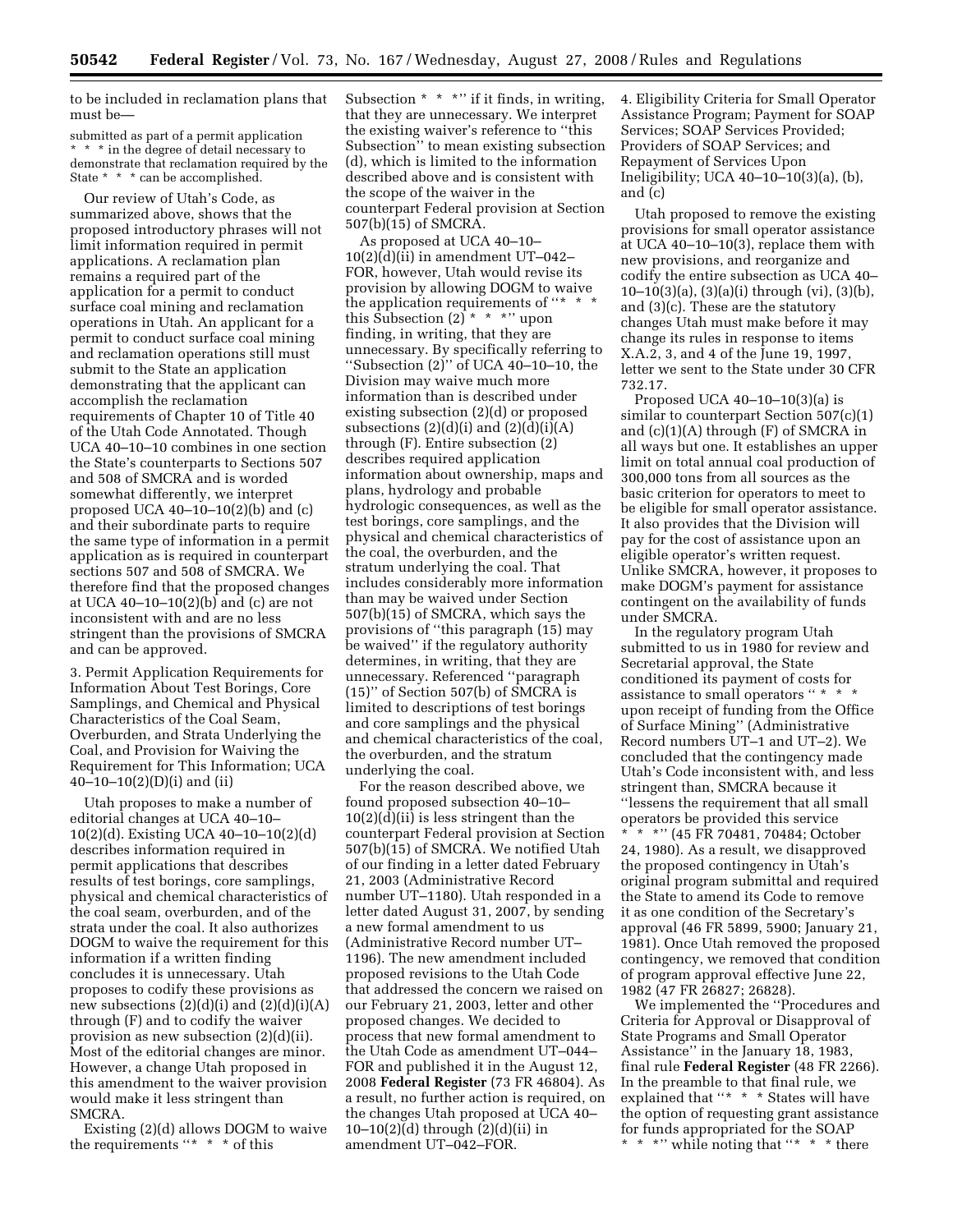are a variety of mechanisms through which the State may provide the required section 507(c) [of SMCRA] analyses and statements \* \* \*'' without being required to "\* \* \* participate in the SOAP grants program.'' We also said ''[c]osts for providing SOAP services using alternative mechanisms would be eligible for funding under the State's \* \* \* grant as outlined in 30 CFR Part 735  $*$   $*$   $*$ ." Further, we noted that, ''[u]nder § 795.11, as proposed, a State intending to administer a small operators assistance program under a grant from OSM could submit a grant application for funding of the program under the procedures of 30 CFR Part 735 \* \* \*" (48 FR 2266; 2266 and 2267).

At the same time, we characterized 30 CFR Part 795 as an *elective* means of complying with the requirements of Section 507(c) of SMCRA (*Id.* at 2267, 2268). In the discussion of 30 CFR 795.2, we explained that it—

\* \* \* does not require a separate organization within the structure of the regulatory authority to provide services to a limited number of small operators, but only requires that the mechanism to provide services be in place \* \* \* (*Id.* at 2267).

Finally, in the preamble discussion of 30 CFR 795.9, we said—

\* \* \* new § 795.9(a) will provide that to the extent possible with *available* funds the program administrator shall select and pay a qualified laboratory to make the determination and statement referenced in Section 507(c) of the Act for eligible operators who request assistance. *The regulatory authority through the program administrator shall not be required by OSM to provide funds for the purpose of § 795.9(a) beyond those funds authorized by Section 401(b)(1) of the Act and appropriated by Congress \* \* \** (emphasis added).

The regulation at 30 CFR 795.9(a) referenced above provides for paying the costs of services described at sections 795.9(b)(1) through (6), which are the regulatory counterparts to Sections  $507(c)(1)(A)$  through  $(F)$  of SMCRA. These SMCRA provisions, in turn, are the Federal counterparts to sections  $40-10-10(3)(a)(i)$  through (vi) of Utah's Code as proposed in this amendment.

Proposed UCA 40–10–10(3)(a), (b), and (c) will provide Utah with an updated mechanism to provide assistance to eligible small operators. Under those proposed provisions, payment for services is contingent on the availability of funds under SMCRA consistent with our continuing position that we will not require DOGM "\* to provide funds for the purpose of § 795.9(a) beyond those funds authorized by Section 401(b)(1) of the

Act and appropriated by Congress  $*$  \* \*.''

Our review found that crossreferences in proposed UCA 40–10–  $10(3)(a)(i)$ , (ii), and (iii) are consistent with the counterpart cross-references in SMCRA.

Proposed UCA 40–10–10(3)(b) would require those activities described at (3)(a)(i) through (iv) to be performed by a qualified laboratory or other entity. It is worded consistent with the counterpart provision at Section 507(c)(1) of SMCRA.

Finally, proposed UCA 40–10– 10(3)(c) requires an operator who received assistance under SOAP to reimburse DOGM if the Division finds that the operator's production exceeded 300,000 tons in the 12-month period immediately following issuance of that operator's mining permit. It is worded consistent with the counterpart provision at Section 507(h) of SMCRA.

For the reasons described above, we find that proposed UCA 40–10–10(3)(a),  $(3)(a)(i)$  through (iv),  $(3)(b)$ , and  $(3)(c)$ are in accordance with and no less stringent than the counterpart provisions of SMCRA.

5. Requirement To File Permit Applications With the County Clerk or Other Public Office; UCA 40–10–10(5)

Existing UCA 40–10–10(5) requires mine permit applications to be filed with the county clerk for public inspection, or at some other public office approved by DOGM, in the county where mining is to occur. The requirement excludes information about the coal seam. Utah proposes to change this section to make minor editorial changes in wording and punctuation. It also proposes to remove the phrase ''for public inspection'' from the filing requirement.

Removing the phrase ''for public inspection'' appears to remove the provision's purpose. Absent the requirement to make an application available for public inspection, there is no other reason stated in this provision for requiring it to be filed with the county clerk or in another public office. The existing approved provision directs the applicant to file a copy of the application specifically so the public can inspect it at a public office in the county where mining is to occur.

We notified Utah of our concern in a letter dated February 21, 2003 (Administrative Record number UT– 1180). Utah responded in a letter dated August 31, 2007, by sending a new formal amendment to us (Administrative Record number UT– 1196). That amendment included proposed revisions to the Utah Code

that addressed the concern we raised on our February 21, 2003, letter. We decided to process that new formal amendment to the Utah Code as amendment UT–044–FOR and published it in the August 12, 2008 **Federal Register** (73 FR 46804). As a result, no further action is required on the changes Utah proposed at UCA 40– 10–10(5) in amendment UT–042–FOR.

#### **IV. Summary and Disposition of Comments**

#### *Public Comments*

We asked for public comments on the amendment (Administrative Record numbers UT–1173 and UT–1178) but did not receive any.

#### *Federal Agency Comments*

Under 30 CFR 732.17(h)(11)(i) and Section 503(b) of SMCRA, we requested comments on the amendment from various Federal agencies with an actual or potential interest in the Utah program (Administrative Record number UT– 1173).

The Salt Lake City, Utah, office of the U.S. Department of Agriculture, Natural Resources Conservation Service (NRCS), responded to our request in an e-mail message dated November 29, 2002 (Administrative Record number UT– 1175). NRCS said it reviewed the formal amendment and had no comments on it.

Environmental Protection Agency (EPA) Concurrence and Comments

Under 30 CFR 732.17(h)(11)(i) and (ii), we are required to get concurrence from EPA for those provisions of the program amendment that relate to air or water quality standards issued under the authority of the Clean Water Act (33 U.S.C. 1251 *et seq.*) or the Clean Air Act (42 U.S.C. 7401 *et seq.*).

None of the revisions that Utah proposed to make in this amendment pertain to air or water quality standards. Therefore, we did not ask EPA to concur on the amendment. However, we requested comments from the EPA under 30 CFR 732.17(h)(11)(i) (Administrative Record number UT– 1173). EPA responded in a telephone conversation on December 2, 2002, that it had no comments on the amendment (Administrative Record number UT– 1176).

State Historic Preservation Officer (SHPO) and the Advisory Council on Historic Preservation (ACHP)

Under 30 CFR 732.17(h)(4), we are required to request comments from the SHPO and ACHP on amendments that may have an effect on historic properties. On October 31, 2002, we requested comments on Utah's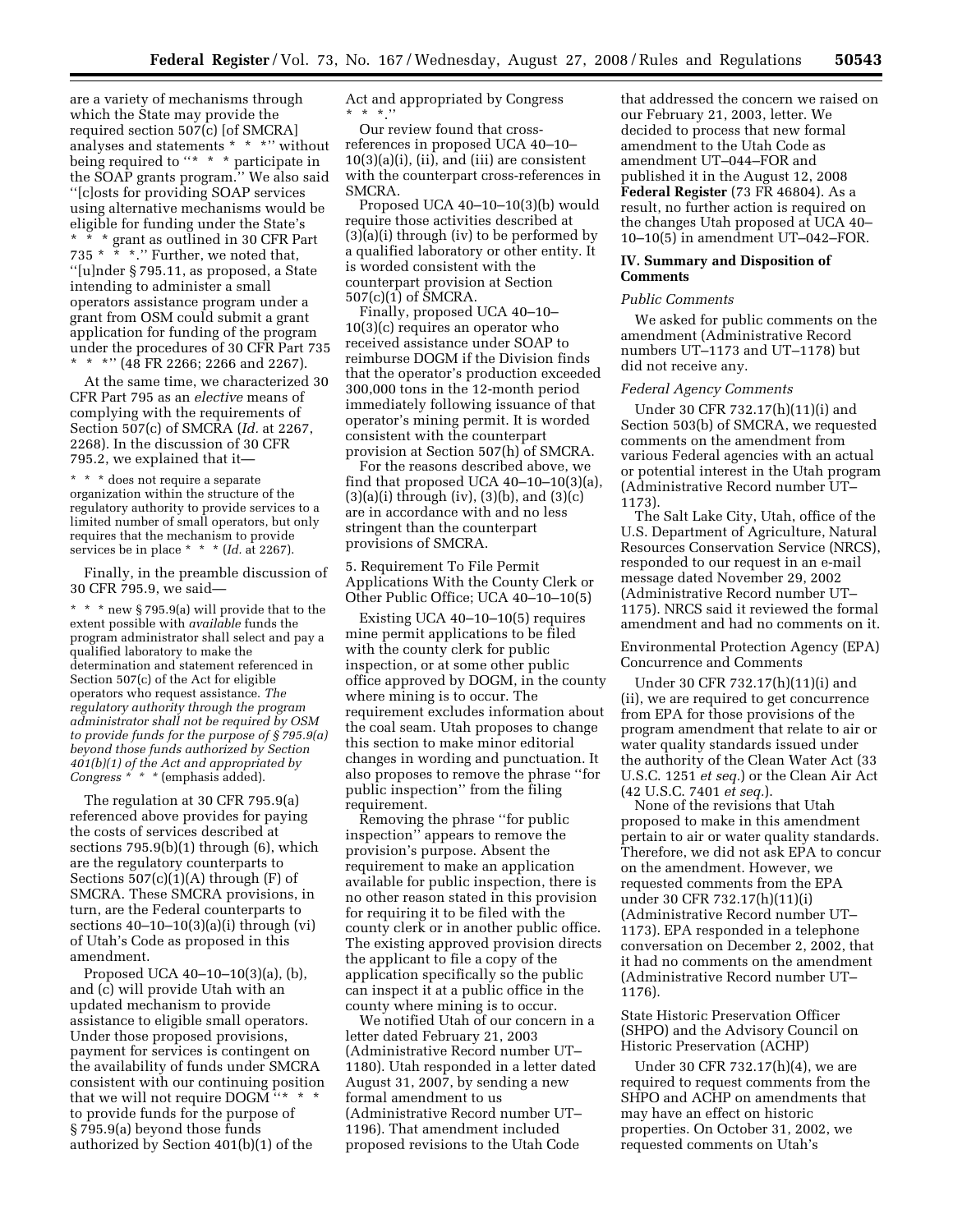amendment (Administrative Record number UT–1173), but neither responded to our request.

### **V. OSM's Decision**

Based on the above findings, we approve, with the following exceptions, Utah's October 22, 2002 amendment:

We defer a decision until we complete our review of amendment UT–044–FOR, as discussed in finding number III.B.3, on proposed changes to UCA 40–10–  $10(2)(d)$  through  $(2)(d)(ii)$ , concerning information requirements for permit applications, including information about test borings, core samplings, and chemical and physical characteristics of the coal seam, overburden, and strata underlying the coal, and a provision for waiving the requirement for that information; and

We also defer a decision until we complete our review of amendment UT– 044–FOR, as discussed in finding number III.B.5, on proposed changes to UCA 40–10–10(5), concerning the requirement to file a copy of a permit application for public inspection with the county clerk or an appropriate public office.

To implement this decision, we are amending the Federal regulations at 30 CFR Part 944, which codify decisions concerning the Utah program. We find that good cause exists under 5 U.S.C. 553(d)(3) to make this final rule effective immediately. Section 503(a) of SMCRA requires that the State's program demonstrates that the State has the capability of carrying out the provisions of the Act and meeting its purposes. Making this regulation effective immediately will expedite that process. SMCRA requires consistency of State and Federal standards.

# *Effect of OSM's Decision*

Section 503 of SMCRA provides that a State may not exercise jurisdiction under SMCRA unless the Secretary approves the State's program. Similarly, 30 CFR 732.17(a) requires that any change of an approved State program be submitted to OSM for review as a program amendment. The Federal regulation at 30 CFR 732.17(g) prohibits any changes to approved State programs that are not approved by OSM. In our oversight of the Utah program, we will recognize only the statutes, regulations and other materials we have approved, together with any consistent implementing policies, directives and other materials. We will require Utah to enforce only approved provisions.

# **VI. Procedural Determinations**

*Executive Order 12630—Takings* 

This rule does not have takings implications. This determination is based on the analysis performed for the counterpart Federal regulation.

## *Executive Order 12866—Regulatory Planning and Review*

This rule is exempted from review by the Office of Management and Budget (OMB) under Executive Order 12866 (Regulatory Planning and Review).

# *Executive Order 12988—Civil Justice Reform*

The Department of the Interior has conducted the reviews required by section 3 of Executive Order 12988 and has determined that this rule meets the applicable standards of subsections (a) and (b) of that section. However, these standards are not applicable to the actual language of State regulatory programs and program amendments because each program is drafted and promulgated by a specific State, not by OSM. Under Sections 503 and 505 of SMCRA (30 U.S.C. 1253 and 1255) and the Federal regulations at 30 CFR 730.11, 732.15, and 732.17(h)(10), decisions on proposed State regulatory programs and program amendments submitted by the States must be based solely on a determination of whether the submittal is consistent with SMCRA and its implementing Federal regulations and whether the other requirements of 30 CFR Parts 730, 731, and 732 have been met.

# *Executive Order 13132—Federalism*

This rule does not have Federalism implications. SMCRA delineates the roles of the Federal and State governments with regard to the regulation of surface coal mining and reclamation operations. One of the purposes of SMCRA is to ''establish a nationwide program to protect society and the environment from the adverse effects of surface coal mining operations.'' Section 503(a)(1) of SMCRA requires that State laws regulating surface coal mining and reclamation operations be ''in accordance with'' the requirements of SMCRA, and Section 503(a)(7) requires that State programs contain rules and regulations ''consistent with'' regulations issued by the Secretary pursuant to SMCRA.

# *Executive Order 13175—Consultation and Coordination With Indian Tribal Governments*

In accordance with Executive Order 13175, we have evaluated the potential

effects of this rule on Federally recognized Indian tribes and have determined that the rule does not have substantial direct effects on one or more Indian tribes, on the relationship between the Federal Government and Indian tribes, or on the distribution of power and responsibilities between the Federal Government and Indian tribes. The changes that are the subject of this rule are limited to aspects of the small operator assistance program and mine permit applications applicable to coal mining and reclamation on non-Indian lands within the jurisdiction of the State of Utah. The rule does not involve or affect Indian tribes in any way.

## *Executive Order 13211—Regulations That Significantly Affect the Supply, Distribution, or Use of Energy*

On May 18, 2001, the President issued Executive Order 13211 which requires agencies to prepare a Statement of Energy Effects for a rule that is (1) considered significant under Executive Order 12866, and (2) likely to have a significant adverse effect on the supply, distribution, or use of energy. Because this rule is exempt from review under Executive Order 12866 and is not expected to have a significant adverse effect on the supply, distribution, or use of energy, a Statement of Energy Effects is not required.

# *National Environmental Policy Act*

This rule does not require an environmental impact statement because Section 702(d) of SMCRA (30 U.S.C. 1292(d)) provides that agency decisions on proposed State regulatory program provisions do not constitute major Federal actions within the meaning of Section 102(2)(C) of the National Environmental Policy Act (42 U.S.C. 4332(2)(C)).

#### *Paperwork Reduction Act*

This rule does not contain information collection requirements that require approval by OMB under the Paperwork Reduction Act (44 U.S.C. 3507 *et seq.*).

#### *Regulatory Flexibility Act*

The Department of the Interior certifies that this rule will not have a significant economic impact on a substantial number of small entities under the Regulatory Flexibility Act (5 U.S.C. 601 *et seq.*). The State submittal, which is the subject of this rule, is based on counterpart Federal regulations for which an economic analysis was prepared and certification made that such regulations would not have a significant economic effect on a substantial number of small entities. In